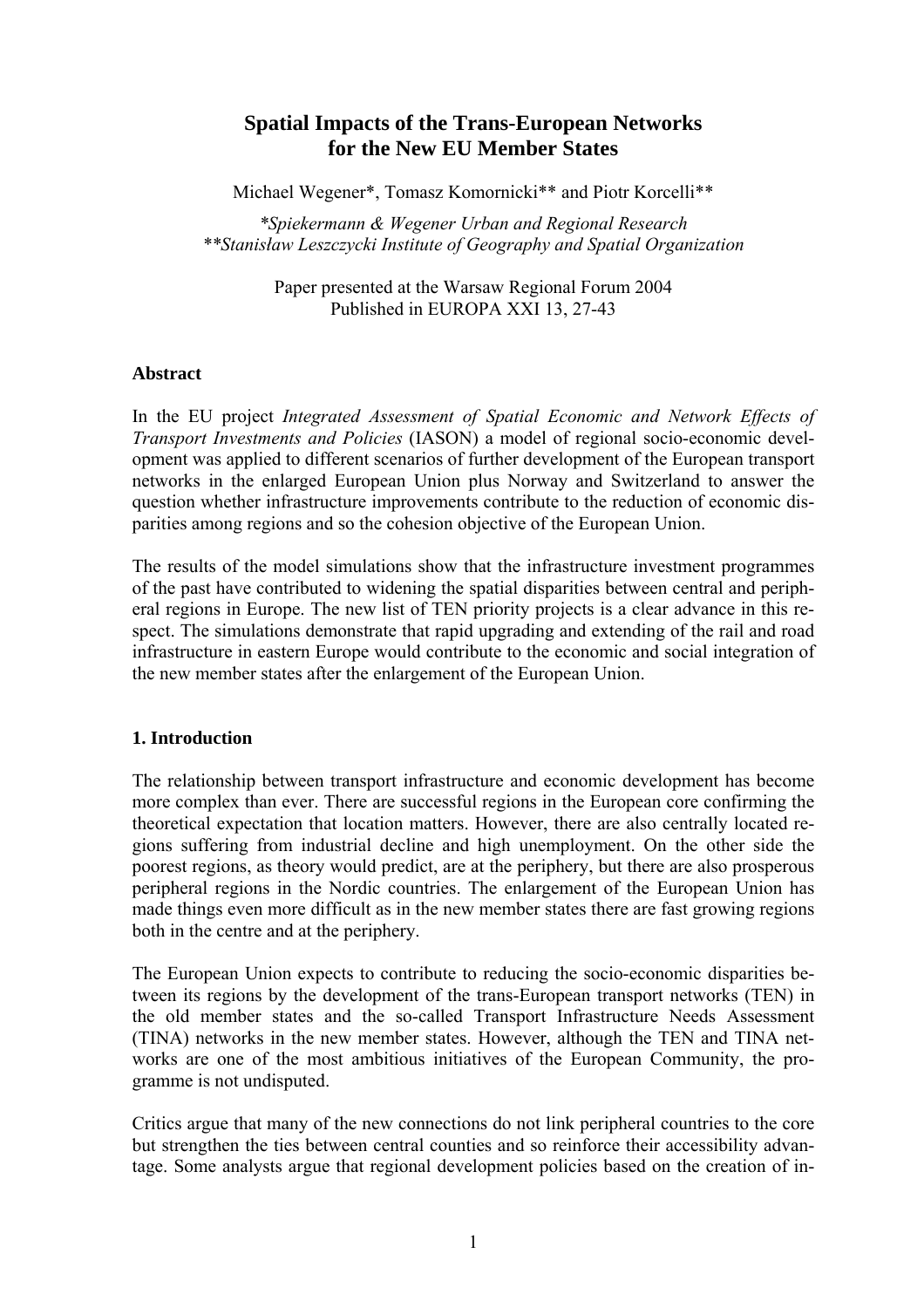frastructure in lagging regions have not succeeded in reducing regional disparities in Europe, whereas others point out that it has yet to be ascertained that the reduction of barriers between regions has disadvantaged peripheral regions. From a theoretical point of view, both effects can occur. A new motorway or high-speed rail connection between a peripheral and a central region, for instance, makes it easier for producers in the peripheral region to market their products in large cities; however, it may also expose the region to the competition of more advanced products from the centre and so endanger formerly secure regional monopolies. These issues have received new attention through the enlargement of the European Union by ten countries in eastern and southern Europe in 2004.

The consistent prediction and the rational and transparent evaluation of likely socioeconomic impacts of major transport infrastructure investments has therefore become of great political importance. In several EU-funded research projects models for forecasting the economic and spatial impacts of large transport investments in Europe were developed. One of them was the project *Socio-Economic and Spatial Impacts of Transport Infrastructure Investments and Transport System Improvements* (SASI) conducted in the 4th Framework Programme for Research and Technological Development under the leadership of the Institute of Urban and Regional Research of the Technical University of Vienna (Wegener and Bökemann, 1988; Fürst et al., 2000; Schürmann et al., 2001). The SASI model was further developed at the Institute of Spatial Planning of the University of Dortmund in the project *Integrated Assessment of Spatial Economic and Network Effects of Transport Investments and Policies* (IASON) in the 5th Framework Programme (Bröcker et al., 2002a; 2002b; 2004).

The main goal of the application of SASI in IASON was to forecast the impacts of transport infrastructure investments and other transport policies on socio-economic activities and developments in Europe with special attention to the spatial and temporal distribution of impacts. The extended SASI model was applied to a number of different scenarios of implementation of the TEN and TINA networks and of additional transport policies.

In this paper these results are presented with special emphasis on the impacts of European transport policy on the new member states. For this the list of scenarios studied in IASON was extended by two scenarios with specific assumptions about the implementation of the TINA networks in eastern Europe provided by the Stanisław Leszczycki Institute of Geography and Spatial Organization of the Polish Academy of Sciences. This paper is the result of that co-operation.

### **2. Model Overview**

The SASI model is a recursive simulation model of socio-economic development of regions in Europe subject to exogenous assumptions about the economic and demographic development of the European Union as a whole and transport infrastructure investments, in particular of the trans-European transport networks, and other transport policies.

The main concept of the SASI model is to explain locational structures and locational change in Europe in combined time-series/cross-section regressions, with accessibility indicators being a subset of a range of explanatory variables. The focus of the regression approach is on the long-term spatial distributional effects of transport policies. Factors of production including labour, capital and knowledge are considered as mobile in the long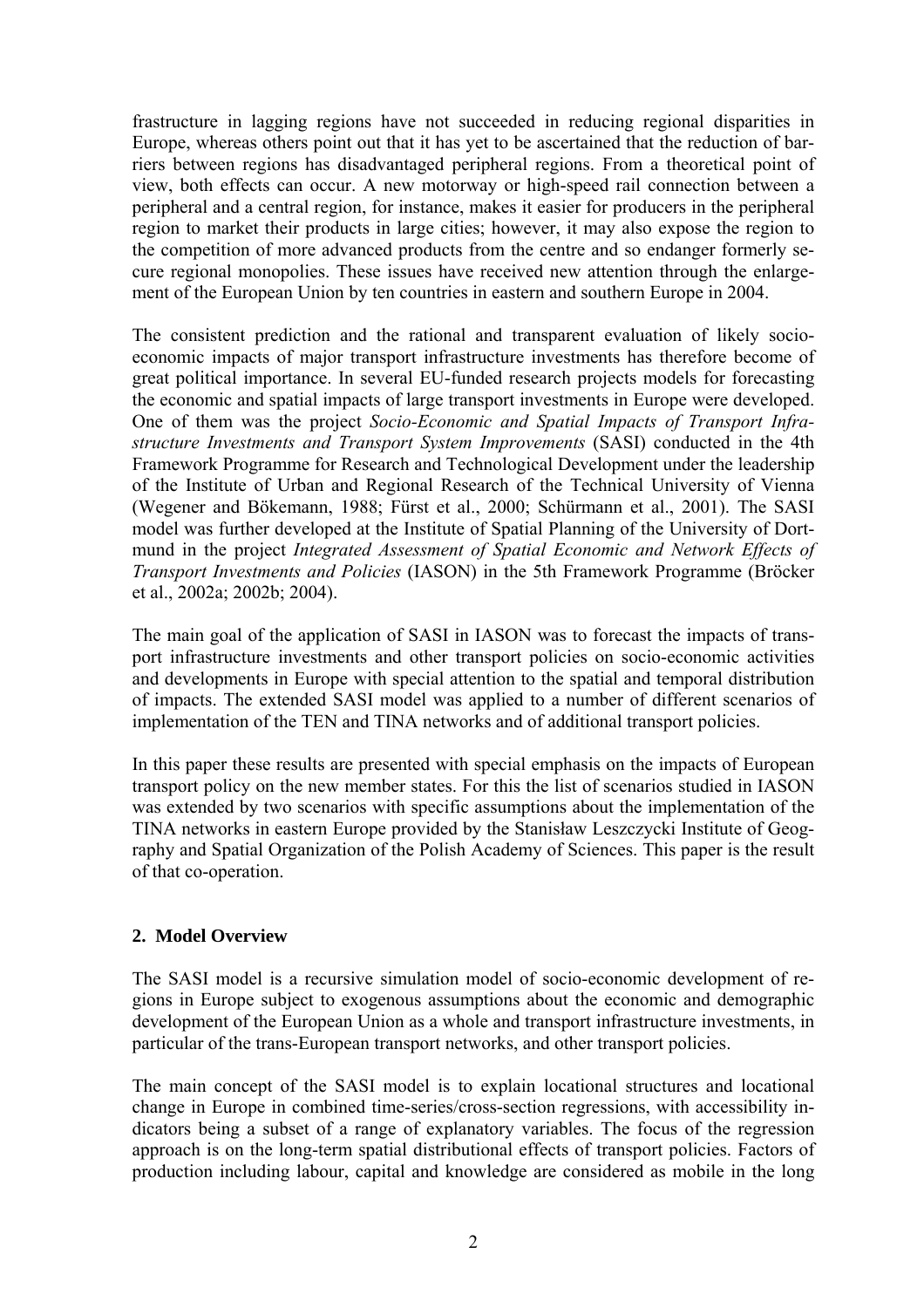run, and the model incorporates determinants of the redistribution of factor stocks and population. The model is therefore suitable to check whether long-run tendencies in spatial development coincide with the spatial development objectives of the European Union. The application of the SASI model is restricted, however, in other respects: The model generates mainly distributive and only to a limited extent generative effects of transport cost reductions, and it does not produce regional welfare assessments fitting into the framework of cost-benefit analysis.

The SASI model differs from other approaches to model the impacts of transport on regional development by modelling not only production (the demand side of regional labour markets) but also population (the supply side of regional labour markets). A second distinct feature is its dynamic network database based on a 'strategic' subset of highly detailed pan-European road, rail and air networks including major historical network changes as far back as 1981 and forecasting expected network changes according to the most recent EU documents on the future evolution of the trans-European transport networks.

The SASI model has six forecasting submodels: *European Developments*, *Regional Accessibility*, *Regional GDP*, *Regional Employment*, *Regional Population* and *Regional Labour Force*. A seventh submodel calculates *Socio-Economic Indicators* with respect to efficiency and equity. Figure 1 visualises the interactions between these submodels.



*Figure 1. The SASI model*

The *spatial* dimension of the model is established by the subdivision of the European Union plus Norway, Switzerland, Bulgaria and Romania in 1,321 regions and by connecting these by road, rail and air networks. For each region the model forecasts the development of accessibility and GDP per capita. In addition cohesion indicators expressing the impact of transport infrastructure investments and transport system improvements on the conver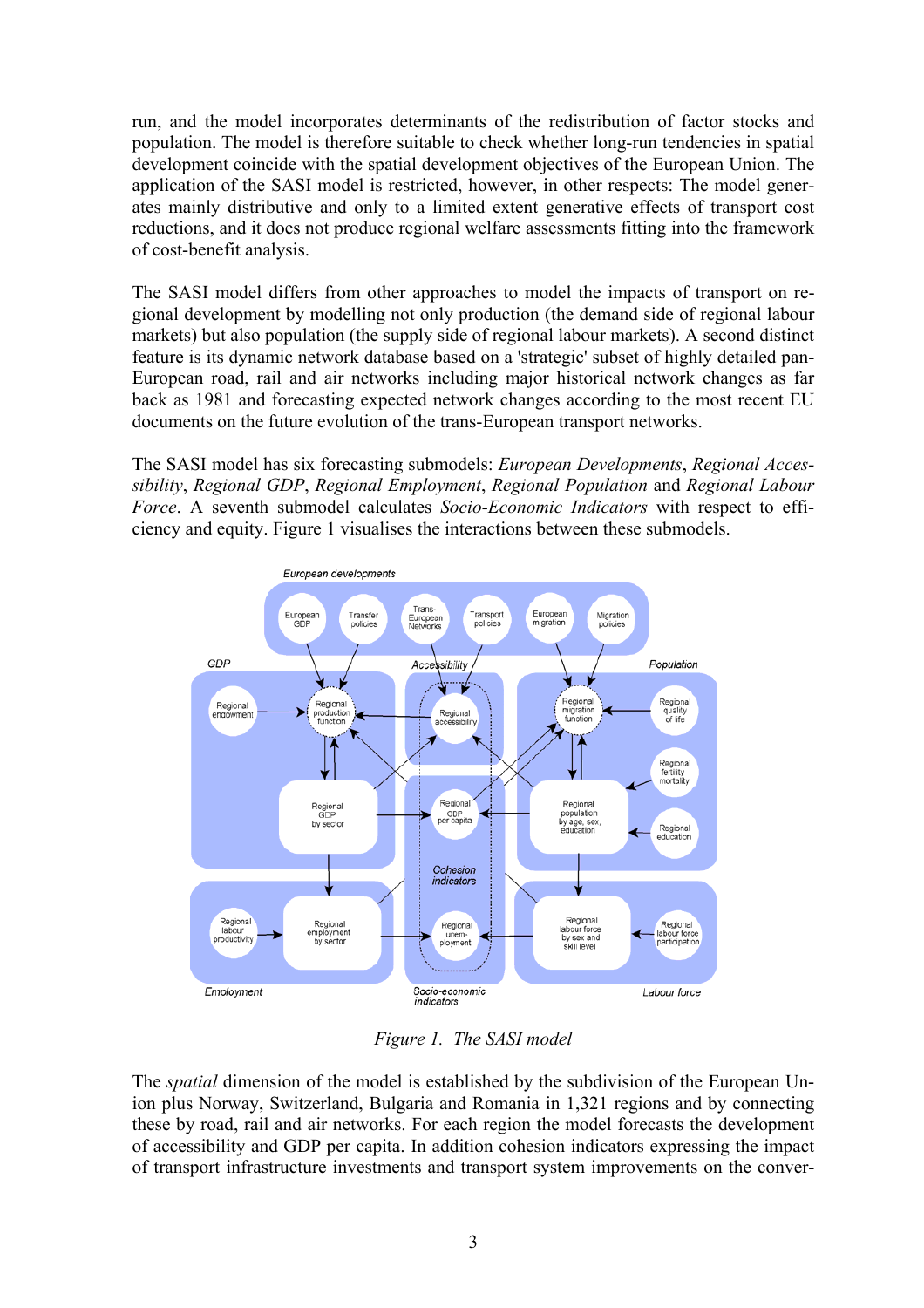gence (or divergence) of socio-economic development in the regions of the European Union are calculated.

The *temporal* dimension of the model is established by dividing time into periods of one year duration. By modelling relatively short time periods both short- and long-term lagged impacts can be taken into account. In each simulation year the seven submodels of the SASI model are processed in a recursive way, i.e. sequentially one after another. This implies that within one simulation period no equilibrium between model variables is established; in other words, all endogenous effects in the model are lagged by one or more years.

A detailed description of the original SASI model and the model extensions implemented in IASON can be found in Schürmann et al. (2001) and Bröcker et al. (2002a). The common spatial database used in IASON is documented in Bröcker et al. (2002b). All simulation results achieved with the SASI model are described in Bröcker et al. (2004).

### **3. Scenarios**

A scenario in IASON is a time-sequenced programme of implementation of transport policy options. A base or reference scenarios, in which no network improvements after 2001 are assumed serves as the benchmark for comparing scenarios. The transport policy scenarios studied in IASON included network scenarios in which different schedules of implementation of transport infrastructure projects were assumed and pricing scenarios, in which different schemes of transport pricing were examined and various combinations of the above. In this paper only the reference scenario and four network scenarios relevant for the new member states are considered (see Table 1).

| Scenario                                                    | Code           |  |
|-------------------------------------------------------------|----------------|--|
| Reference scenario                                          | 000            |  |
| Implementation of all TEN priority projects (Essen list)    | A1             |  |
| Implementation of all TEN and TINA projects                 | A <sub>3</sub> |  |
| Implementation of new priority projects                     | A51            |  |
| Scenario A3 plus implementation of additional TINA projects | A61            |  |
| Scenario A3 plus implementation of maximum TINA projects    | A62            |  |

*Table 1. Transport scenarios simulated in IASON*

All scenarios rely on the trans-European transport network GIS database developed by the Institute of Spatial Planning of the University of Dortmund. The *strategic* road and rail networks used in IASON are subsets of this database, comprising the trans-European networks specified in Decision 1692/96/EC of the European Parliament and of the Council, further specified in the *TEN Implementation Report* and latest revisions of the TEN guidelines provided by the European Commission (2002) and the latest documents on the priority projects (European Commission, 2003), the TINA networks as identified and further promoted by the TINA Secretariat (2002), the Helsinki Corridors as well as selected additional links in eastern Europe and other links to guarantee connectivity of NUTS-3 level regions.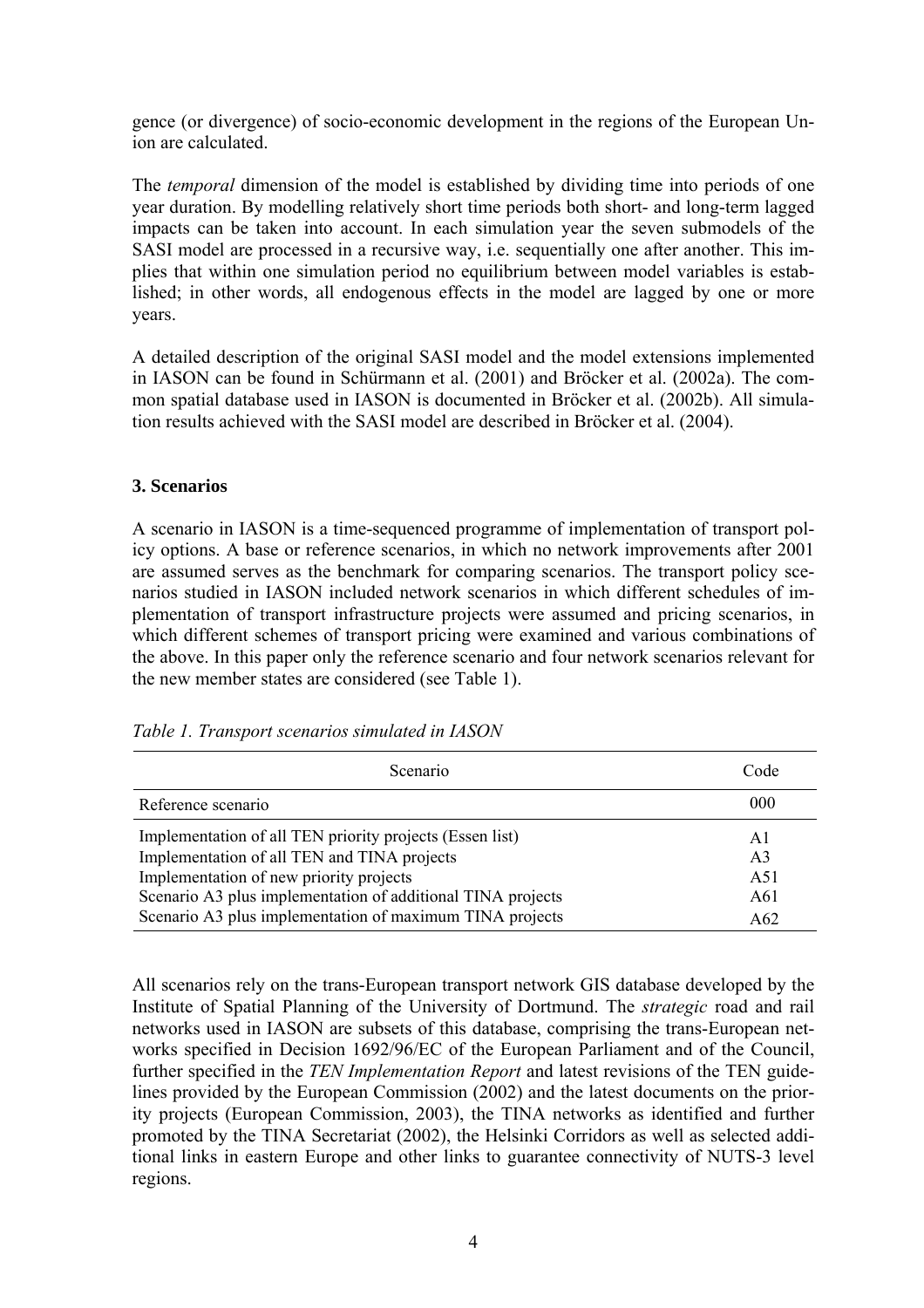The reference scenario, the benchmark for comparing the results of the policy scenarios, represents the actual development of the road, rail and air networks in Europe between 1981 and 2001. For all future years the reference scenario preserves the state of the networks in the year 2001, i.e. no further network development after 2001 is foreseen.

Scenarios A1, A3 and A51 assume different time schedules for the implementation of the TEN and TINA networks:

- *Scenario A1* assumes the implementation of the priority projects adopted in 1996 and in 2002 in the so-called Essen list (European Communities, 1996; European Commission, 2002). The Essen priority list put most emphasis on projects in central Europe and the socalled cohesion countries Portugal, Spain, Italy and Greece.
- *Scenario A3* considers all projects included in Decision 1692/96/EC of the European Parliament and of the Council (European Communities, 1996) and reported in the *TEN Implementation Report* (European Commission, 1998) as well as all projects reported in the *TINA Final Report* and *TINA Status Report* (TINA Secretariat, 1999; 2002). Compared to the priority project scenarios, the scenario includes many more projects because the priority projects are only a subset of all TEN projects.
- *Scenario A51* assumes the implementation of the most recent proposal for the further development of the priority projects. The proposals date back to the high-level group on trans-European transport networks, the so-called Van Miert group (High Level Group, 2003) and were subsequently revised by the European Commission (European Commission, 2003). The new priority list for the first time includes projects in the new member states and the candidate countries Bulgaria and Romania, such as the high-speed rail lines from Trieste to Budapest, from Athens via Sofia and Budapest to Vienna and via Prague to Nürnberg and from Gdansk via Warsaw and Katowice to Brno/Zilinia and the Rail Baltica from Tallinn to Warsaw.

In addition, two variants of the TINA outline plans for eastern Europe were suggested (Komornicki and Korcelli, 2003). Both scenarios assume the same network development as in Scenario A3 in the countries of the European Union before its enlragement, i.e. the full implementation of the all TEN projects. With respect to new member states and the candidate countries Bulgaria and Romania, both scenarios are modifications of the TINA networks (TINA Secretariat, 1999; 2002)

- Scenario A61 represents a more realistic scenario which compared to the full TINA outline plan reduces the number of transport projects implemented. However, the scenario is more optimistic with respect to the general upgrading of the transport networks in the new member states. Almost all major roads are upgraded to motorways or dualcarriageway roads and all main railway lines are upgraded to high-speed, including the rail connections between Berlin and Warsaw and Vienna and Budapest, that were not included in the TINA outline plans, and the railway line Riga-Tallinn.
- Scenario A62 represents a maximum development scenario featuring more transport projects than Scenario A61 but still less than in the TINA outline plan, in particular with respect to rail. Whereas the TINA outline plan mainly removes existing bottlenecks and Scenario A61 improves the access of capital cities, Scenario A62 connects all regional cities (defined as cities with a population of more than 300,000). Figures 2 and 3 shows all projects in the new member states and Bulgaria and Romania included in the two scenarios.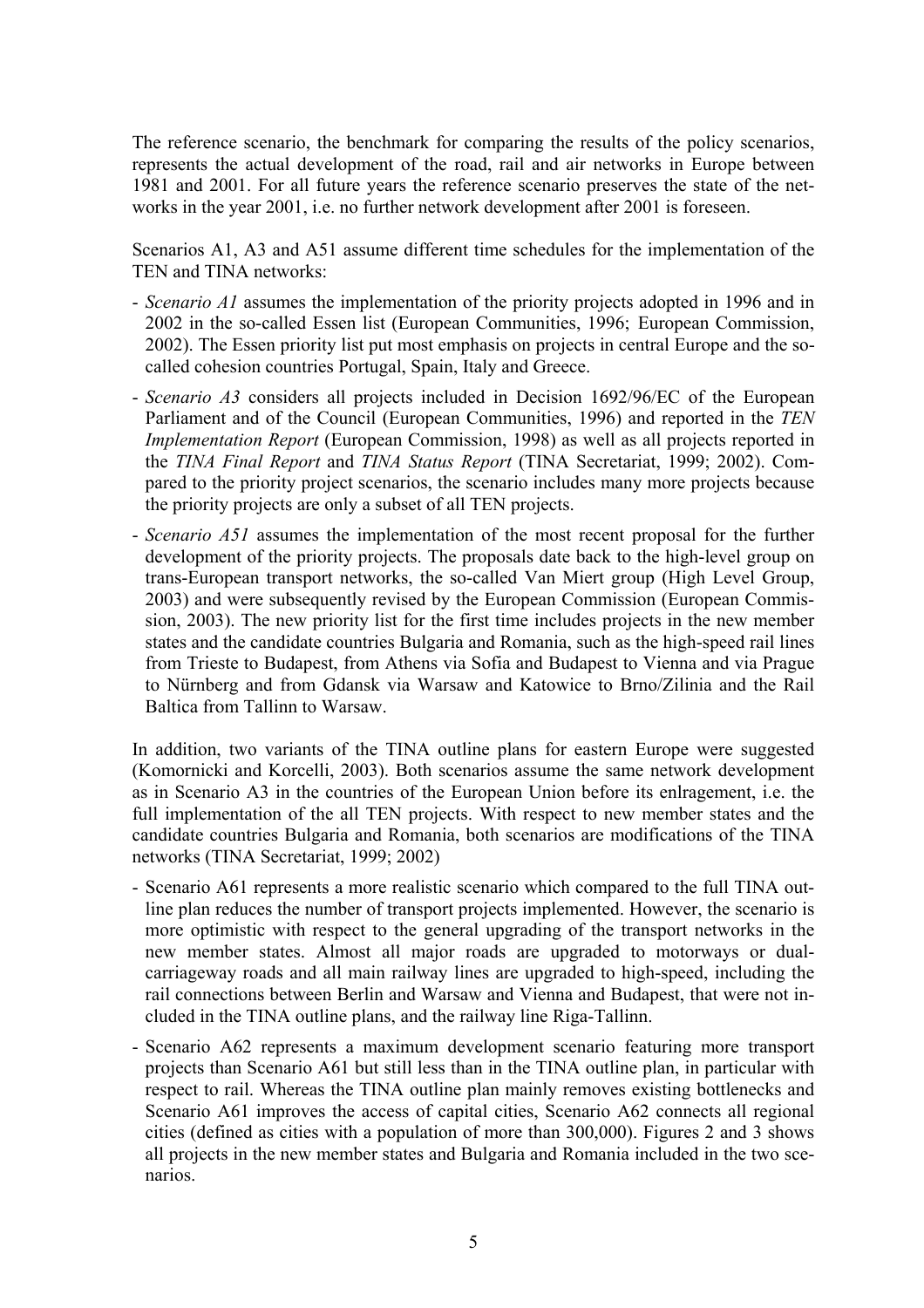

*Figure 2. Scenario A61: additional TINA projects*



*Figure 3. Scenario A62: maximum TINA projects*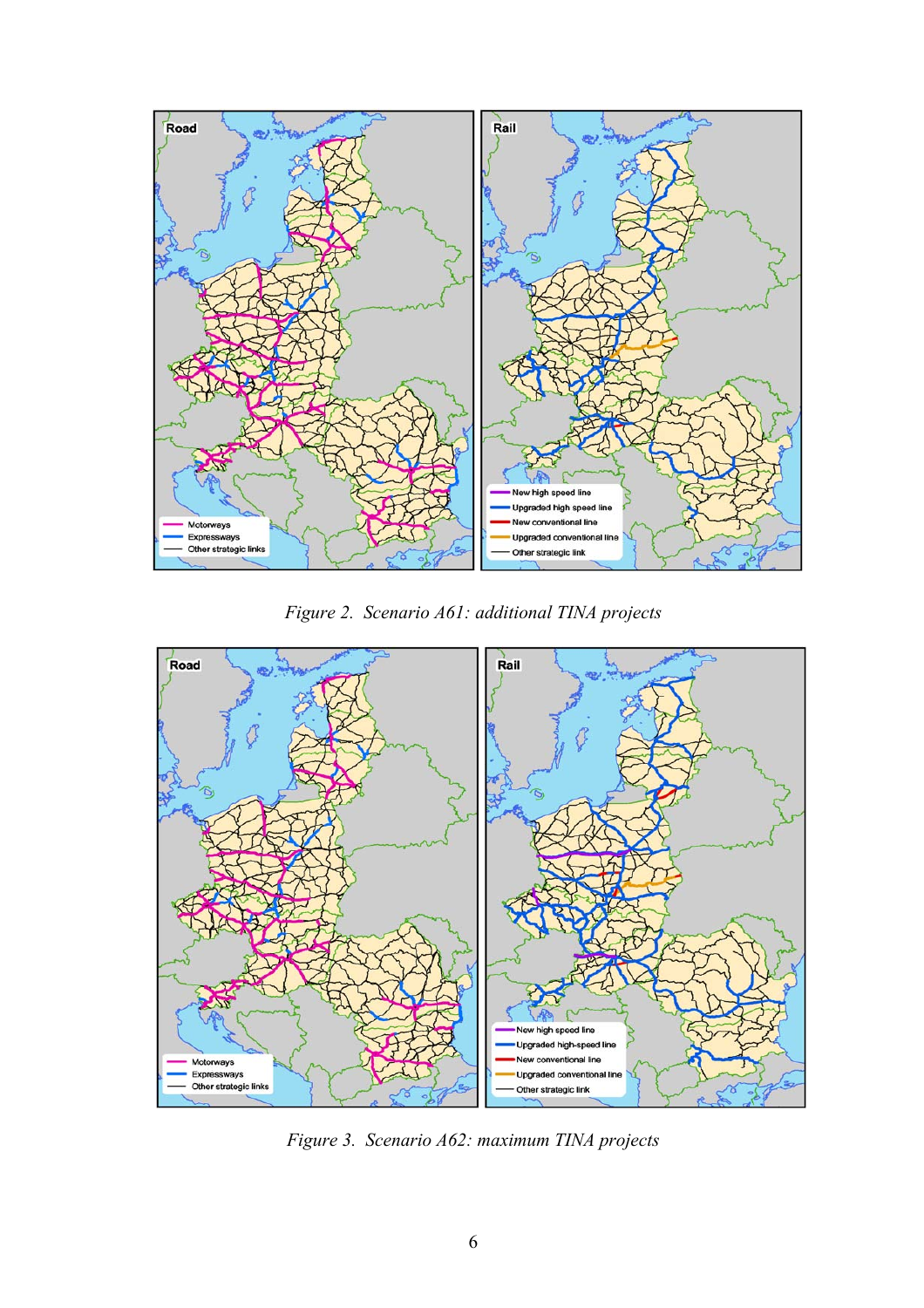#### **4. Results**

The following paragraphs present the model results for scenarios A1 and A3 and A51 and A62 in terms of changes in accessibility and GDP per capita and their effects on cohesion.

#### **4.1 Accessibility**

Accessibility is a core concept of the SASI model. Figures 4 and 5 show the changes in accessibility caused by the policies in the selected scenarios (i.e., the difference between the accessibility in the policy scenario and in the reference scenario in 2020). The classes of the legend and the colour code are identical in all maps to allow easy comparison. Dark colour shades indicate stronger positive differences (i.e. the accessibility in the policy scenario is higher).



*Figure 4. Percent change in accessibility rail/road/air (travel). Scenario A1: TEN priority projects (left), Scenario A3: all TEN/TINA projects (right)*



*Figure 5. Percent change in accessibility rail/road/air (travel). Scenario A51: new priority projects (left), Scenario A62: Scenario A3 plus maximum TINA projects (right)*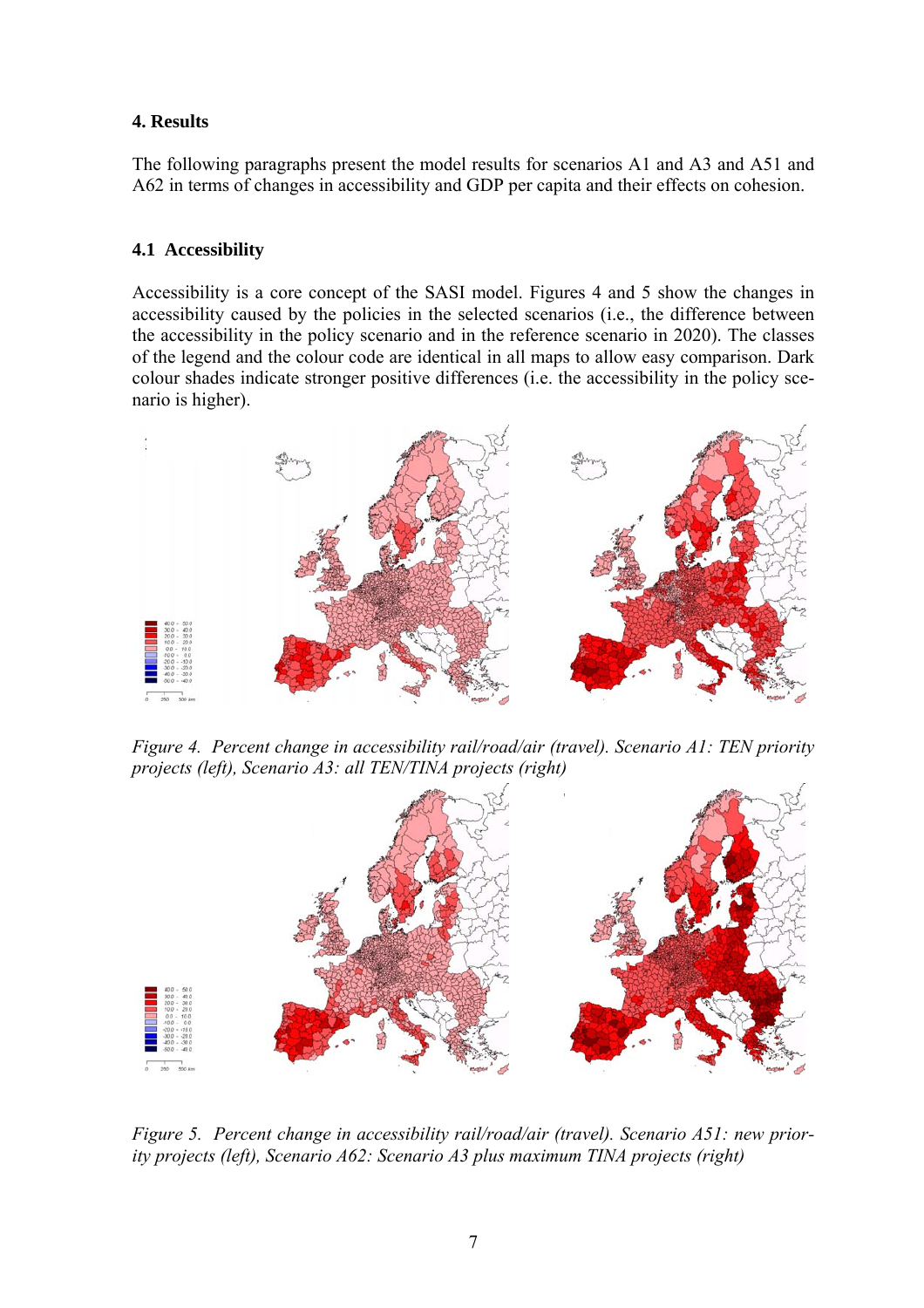As to be expected, the network scenarios A1 and A3 improve accessibility everywhere but to a different degree and not equally in all parts of Europe. The TEN priority projects of the Essen list (Scenario A1) aimed primarily at improving the accessibility of the peripheral regions in the Mediterranean and the Nordic countries (see Figure 4 left). Today, with the enlargement of the European Union, the task of better linking the new member states and the candidate countries Bulgaria and Romania to the European core has become more important. If all network links designated as TEN and TINA are assumed to be implemented as in Scenario A3, the gains in accessibility are much larger and more evenly distributed across the European territory (see Figure 4 right).

Figure 5 presents the effects of the additional network scenarios on accessibility. If one compares the accessibility effects of the new list of priority projects of Scenario A51 (Figure 5 left) with those of the Essen list of Scenario A1 (Figure 4 left), the differences seem not very great. However, the new projects in Poland and the Baltic states, which also improve accessibility in Finland, can be clearly identified. Figure 5 (right) showing the effects of the most optimistic interpretation of the TINA outline plan in Scenario A62 should be compared with Figure 4 (right), in which only the minimum implementation scheme of TINA projects in Scenario A3 is assumed. The results are quite spectacular with accessibility increases in Poland, Slovakia, Romania and Bulgaria and the Baltic states between 40 and 50 percent. Again, Finland participates in these gains, but also central Europe gains because of the improved access to eastern markets.

## **4.2 GDP per Capita**

The major policy-relevant output of the SASI model is regional GDP per capita, i.e. GDP totalled over all economic sectors divided by population.

Figures 6 and 7 show the changes in GDP per capita caused by the policies in the same set of policies as for accessibility (i.e., the difference between GDP per capita in the policy scenario and GDP per capita in the reference scenario in 2020). Again, the classes of the legend and the colour code are identical in all maps to allow easy comparison. Dark shades indicate positive differences (i.e. the GDP per capita in the policy scenario is higher), whereas light shades indicate negative differences. However, in contrast to the accessibility maps, now the regional GDP per capita are standardised as percent of the EU27+2 average, so that the generative effects of the GDP forecasts are neutralised and only the distributional effects are shown. This serves to demonstrate that even if the model predicts that all regions gain in GDP per capita, there are relative winners and losers.

Figure 6 demonstrates that regions that gain in accessibility also gain in GDP per capita. A comparison of Figure 6 with Figure 4 shows that if the TEN priority projects of the Essen list are implemented as in Scenario A1, the network improvements in the cohesion countries Portugal, Spain and Italy are successful in promoting economic development in these countries as intended. Figure 6 (right) shows that, as in Figure 4 (left), the implementation of all TEN and TINA projects would spread the impacts over a wider area including the new member states and candidate countries Bulgaria and Romania in eastern Europe.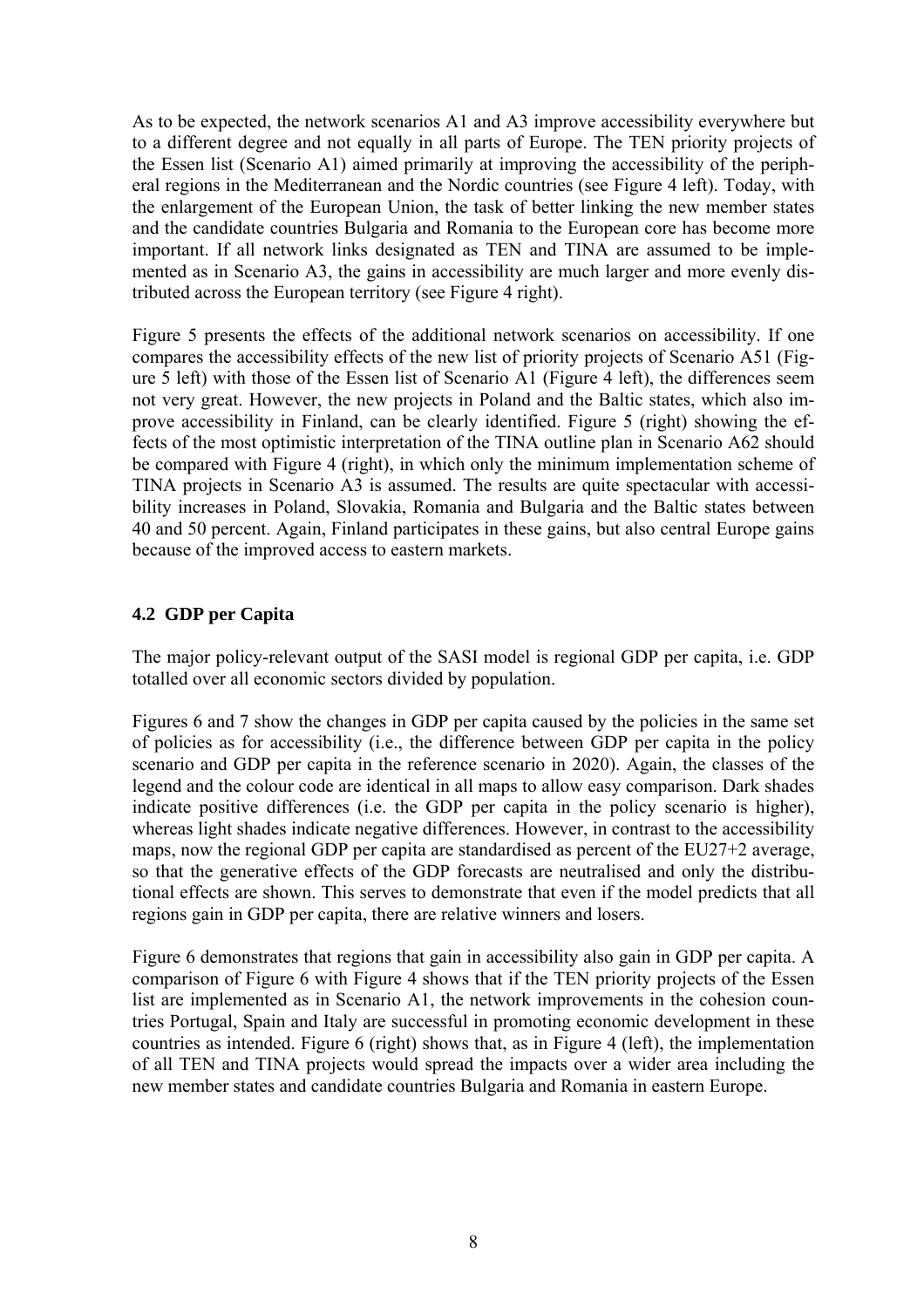

*Figure 6. Percent change in GDP per capita (EU27+2=100). Scenario A1: TEN priority projects (left),Scenario A3: all TEN/TINA projects (right)*



*Figure 7. Percent change in GDP per capita (EU27+2=100). Scenario 51: new priority projects (left), Scenario A62: Scenario A3 plus maximum TINA projects (right)*

The same relationship between accessibility and GDP per capita holds true for the two remaining scenario examples. The changes in GDP per capita resulting from the new priority projects in Scenario 51 (Figure 7 left) correspond with the changes in accessibility in that scenario in Figure 5 (left). A comparison with the GDP per capita in Scenario A1, in which the 'old' priority projects are implemented (see Figure 6 left), shows that the economic effects of the two priority lists are very similar, except that the new priority projects redress some of the disadvantages of the peripheral regions in eastern Europe. Not surprisingly, the massive network policies in eastern Europe in Scenario A62 lead to significant additional economic growth in the new member states and the candidate countries Bulgaria and Romania (Figure 7 right).

In this unstandardised form, all network scenarios have a positive effect on GDP per capita. As with accessibility, the largest effects are associated with the more comprehensive investment programmes: all TEN projects (Scenario A1) and all TEN and TINA projects (Scenario A3). The strongest effects are associated with Scenario 62 which assumes the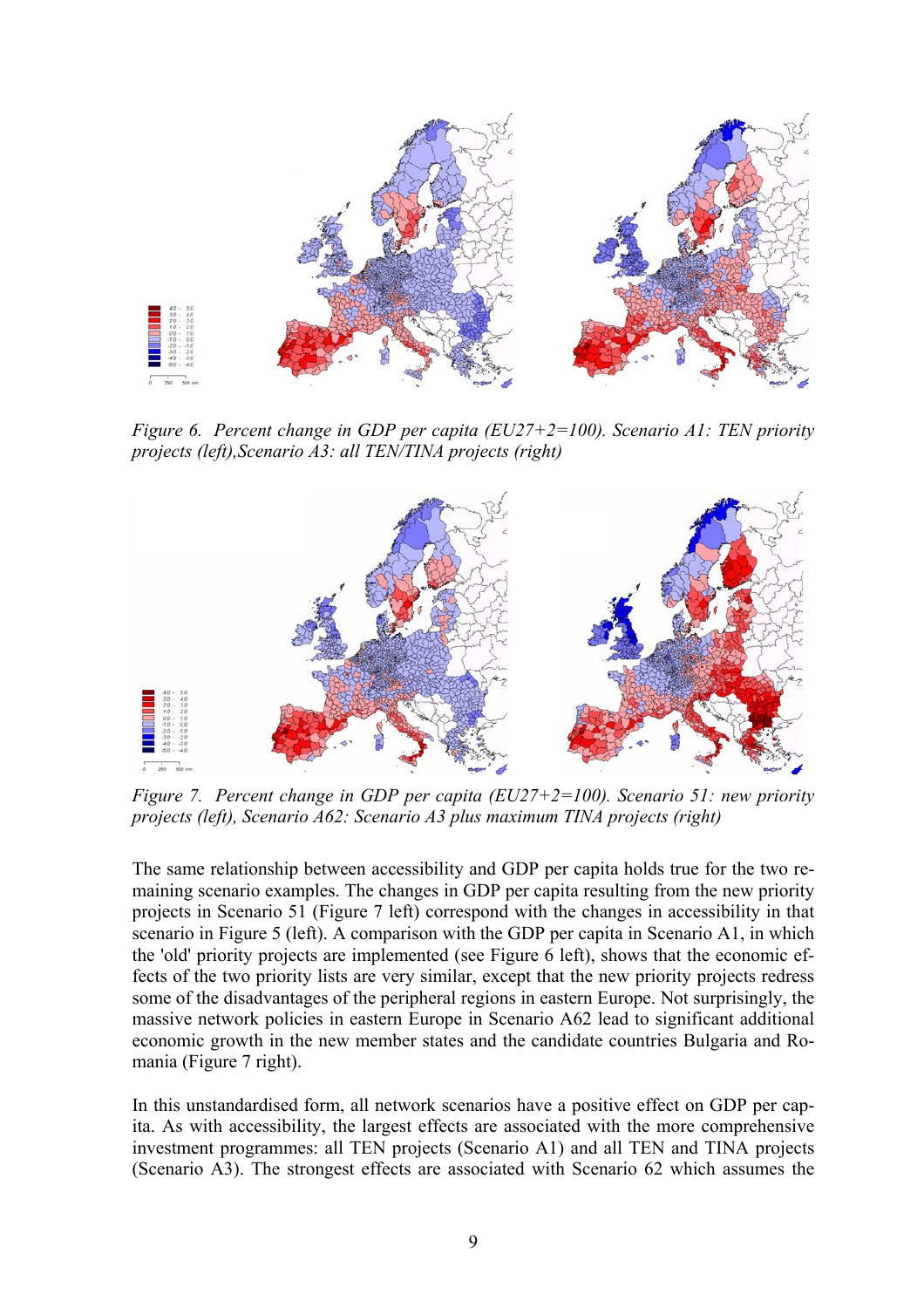maximum additional projects in eastern Europe. This confirms the hypothesis that massive improvements of the transport infrastructure in the new member states and the candidate countries Bulgaria and Romania would significantly help these countries to economically catch up with the old EU members states.

## **4.3 Cohesion**

Strengthening cohesion between the regions in the European Union and reducing the economic and social disparities between them is one of the main goals of the European Union. Transport policy is one of the major policy instruments of the European Union to serve this goal in conjunction with the goal to increase the economic competitiveness of regions. With the enlargement of the European Union, cohesion issues become of growing importance.

There are many possible ways to measure the cohesion effects of transport policy measures. Five indicators of territorial cohesion were applied to the results of the scenario simulations. The five indicators are:

- *Coefficient of variation (CoV)*. This indicator is the standard deviation of region indicator values expressed in percent of their European average. The coefficient of variation ranges between zero (no variation) and one (extreme polarisation).
- *Gini coefficient (Gini)*. The Gini coefficient measures the area between the accumulated distribution of sorted indicator values and the straight line representing an equal distribution. Like the coefficient of variation, the Gini coefficient ranges between zero (equal distribution) and one (extreme polarisation).
- *Geometric/arithmetic mean (G/A)*. This indicator compares two methods of averaging among observations: geometric (multiplicative) and arithmetic (additive) averaging. If all observations are equal, the geometric and arithmetic mean are identical, i.e. their ratio is one. If the observations are very heterogeneous, the geometric mean and hence the ratio between the geometric and the arithmetic mean go towards zero.
- *Correlation between relative change and level (RC)*. This indicator examines the relationship between the percentage change of an indicator and its magnitude by calculating the correlation between them. If the correlation between the changes in GDP per capita of the region and the levels of GDP per capita in the regions is positive, the more affluent regions gain more than the poorer regions and disparities in income are increased.
- *Correlation between absolute change and level (AC)*. This indicator is constructed as the previous one except that absolute changes are considered.

The coefficient of variation, the Gini coefficient, the ratio between geometric and arithmetic mean and the correlation between relative change and level measure *relative* differences between regions and classify a policy as pro-cohesion if economically lagging regions grow faster (in relative terms) than economically more advanced, i.e. more affluent regions. However, one percent growth in a poor region in absolute terms is much less than one percent growth in a rich region. Even if poorer regions grow faster than rich regions (in relative terms), in most cases the income gap between rich and poor regions (in absolute terms) is widening. Which concept of cohesion (or convergence or divergence) is applied, is a matter of definition – and political preference. It is therefore of great importance to clearly state which type of cohesion indicator is used in an analysis.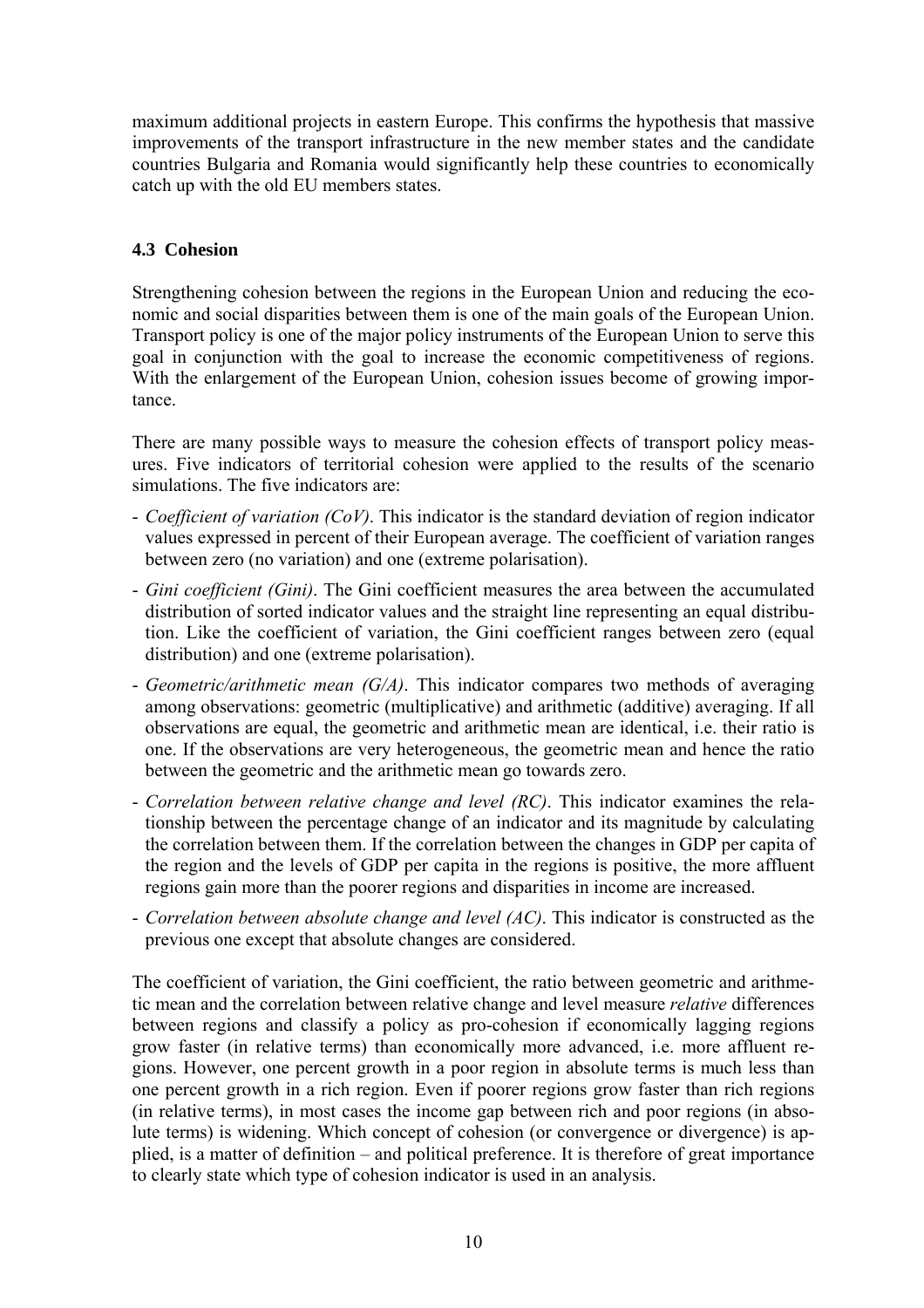Tables 4 and 5 summarise the information gained from the five cohesion indicators for accessibility and GDP per capita.

|     |                                           |           | Accessibility cohesion effects $(+/-)$ |      |       |    |  |
|-----|-------------------------------------------|-----------|----------------------------------------|------|-------|----|--|
|     | Scenario                                  | CoV       | Gini                                   | G/A  | RC.   | AC |  |
| Al  | TEN priority projects                     | $\pm$     | $^{+}$                                 | $++$ | $^+$  |    |  |
| A3  | All TEN/TINA projects                     | $+ +$     | $+ +$                                  | $++$ | $+ +$ |    |  |
| A51 | New priority projects                     | $\ddot{}$ | $+$                                    | $++$ | $++$  |    |  |
|     | $A61 \quad A3 + additional TINA projects$ | $+ +$     | $++$                                   | $++$ | $++$  |    |  |
|     | $A62$ $A3 +$ maximum TINA projects        | $++$      | $++$                                   | $++$ | $++$  |    |  |

*Table 4. SASI model: accessibility cohesion effects*

 $+/+$  Weak/strong cohesion effect: disparities reduced  $-/-$  Weak/strong anti-cohesion effect: disparities incr

Weak/strong anti-cohesion effect: disparities increased

Little or no cohesion effect

*Table 5. SASI model: GDP per capita cohesion effects*

|    |                                           |                    | GDP per capita cohesion effects $(+/-)$ |     |           |    |  |
|----|-------------------------------------------|--------------------|-----------------------------------------|-----|-----------|----|--|
|    | Scenario                                  | CoV                | Gini                                    | G/A | -RC       | AC |  |
| Al | TEN priority projects                     | ┿                  | ┿                                       |     |           |    |  |
| A3 | All TEN/TINA projects                     | $\hspace{0.1mm} +$ | $\ddot{}$                               |     | +         |    |  |
|    | A51 New priority projects                 | +                  | $\ddot{}$                               |     |           |    |  |
|    | $A61 \quad A3 + additional TINA projects$ | +                  | $\ddot{}$                               |     | $\ddot{}$ |    |  |
|    | $A62 \quad A3 +$ maximum TINA projects    | +                  |                                         |     | $\ddot{}$ |    |  |

 $+/+$  Weak/strong cohesion effect: disparities reduced  $-/-$  Weak/strong anti-cohesion effect: disparities incr

–/–– Weak/strong anti-cohesion effect: disparities increased

Little or no cohesion effect

The two tables show that with respect to accessibility, all network policies contribute to cohesion if one applies one of the first four indicators measuring relative convergence or divergence. However, if one consults also the fifth indicator, the picture is more complex as often the sign of the indicator is reversed. In terms of GDP per capita, the choice of the indicator is even more critical as now even the relative correlation indicator signals polarisation where the coefficient of variation and the Gini coefficient signal cohesion. However here, too, the convergence effect, though only in relative terms, seems to be strongest in those scenarios in which transport investment is largest, i.e. in Scenarios A1 and A62.

### **5. Conclusions**

The main general result from the scenario simulations is that the overall effects of transport infrastructure investments and other transport policies are small compared with those of socio-economic and technical macro trends, such as globalisation, increasing competition between cities and regions, ageing of the population, shifting labour force participation and increases in labour productivity. These trends have a much stronger impact on regional socio-economic development than transport policies. If one considers that under normal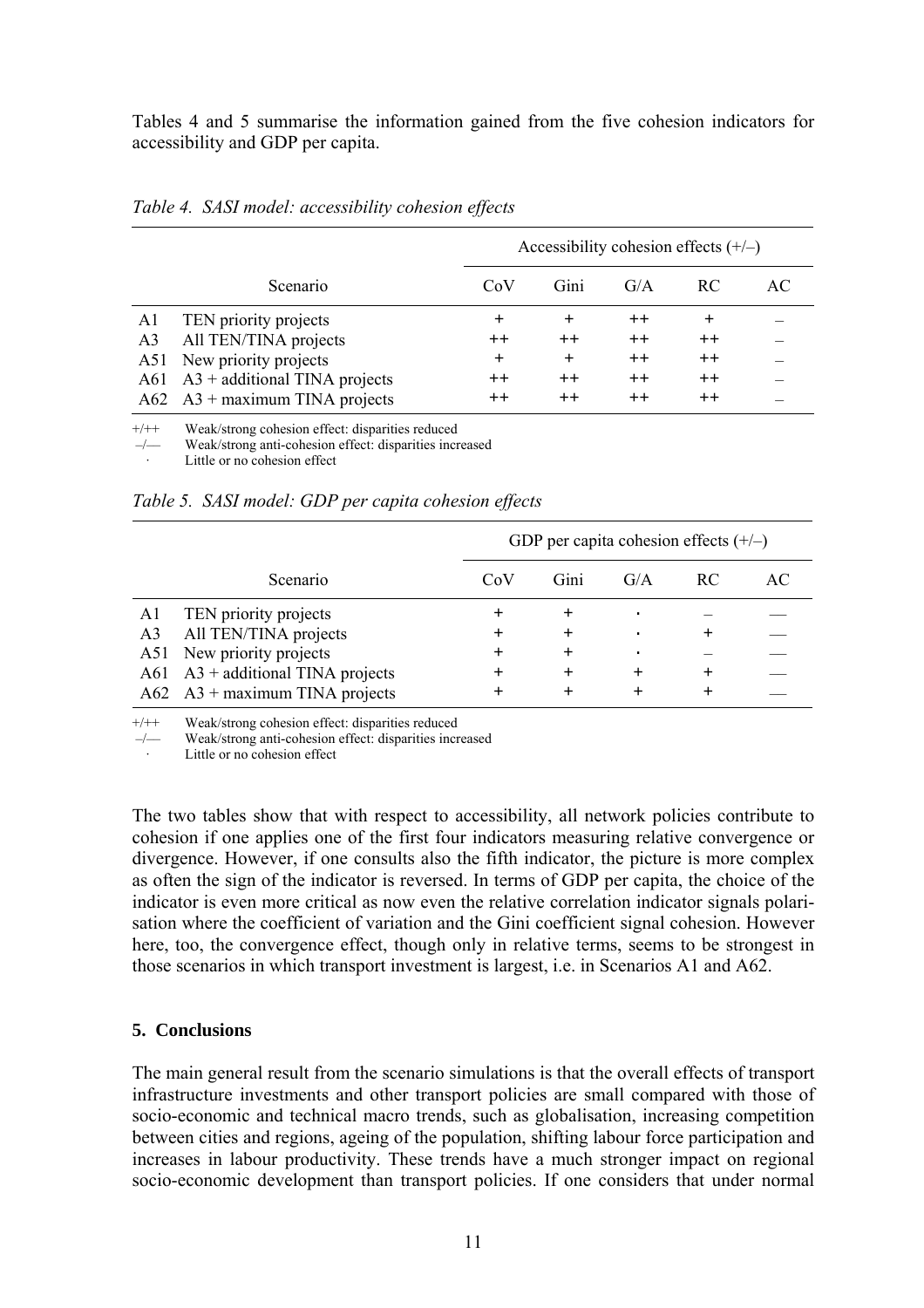economic circumstances the long-term growth of regional economies is in the range between two and three percent per year, additional regional economic growth of less than one or two percent over twenty years is almost negligible.

The second main result is that even large increases in regional accessibility translate into only very small increases in regional economic activity. However, this statement needs to be qualified, as the magnitude of the effect seems to depend strongly on the already existing level of accessibility. For regions in the European core with all the benefits of a central geographical location *plus* an already highly developed transport and telecommunications infrastructure, additional gains in accessibility through even larger airports or even more motorways or high-speed rail lines may bring only little additional incentives for economic growth. For regions at the European periphery, however, which suffer from the remote geographical location *plus* an underdeveloped transport infrastructure, a gain in accessibility through a new motorway or rail line may bring significant progress in economic development. But, to make things even more complex, also the opposite may happen if the new connection opens a formerly isolated region to the competition of more efficient or cheaper suppliers in other regions.

As regards the cohesion goal, the situation is complex. There are several methods and indicators to measure the contribution of a policy or policy combination to the cohesion objective. However, these methods and indicators give partly contradictory results. In particular the most frequently applied indicators of cohesion, the coefficient of variation and the Gini coefficient, tend to signal convergence where in many cases in fact divergence occurs. Beyond these methodological difficulties, it has become clear that many infrastructure investment programmes of the past have been anti-cohesion, i.e. have contributed to widening the spatial disparities between central and peripheral regions in Europe. This is even true for the 'old' list of TEN priority projects. The 'new' list of priority projects is a clear advance in this respect. However, there is room for improvement, as some of the scenarios have shown. The simulations have demonstrated that rapid upgrading and extending of the rail and road infrastructure in eastern Europe would contribute to the economic and social integration of the new member states after the enlargement of the European Union.

#### **Acknowledgement**

The first author is grateful to his former colleagues at the Institute of Spatial Planning of the University of Dortmund Klaus Spiekermann (S&W) and Carsten Schürmann (RRG Spatial Planning and Geoinformation, Oldenburg i.H., Germany) for their permission to report common work.

### **References**

Bröcker, J., Kancs, A., Schürmann, C., Wegener, M. (2002a): Methodology for the Assessment of Spatial Economic Impacts of Transport Projects and Policies. IASON Deliverable 2. Kiel/Dortmund: Christian-Albrechts-Universität Kiel/Institut für Raumplanung, Universität Dortmund.

Bröcker, J., Kretschmer, U., Schürmann, C., Spiekermann, K., Stelder, D., Wegener, M. (2002b): The IASON Common Spatial Database. IASON Deliverable 3. Kiel/Dortmund: Christian-Albrechts-Universität Kiel/Institut für Raumplanung, Universität Dortmund.